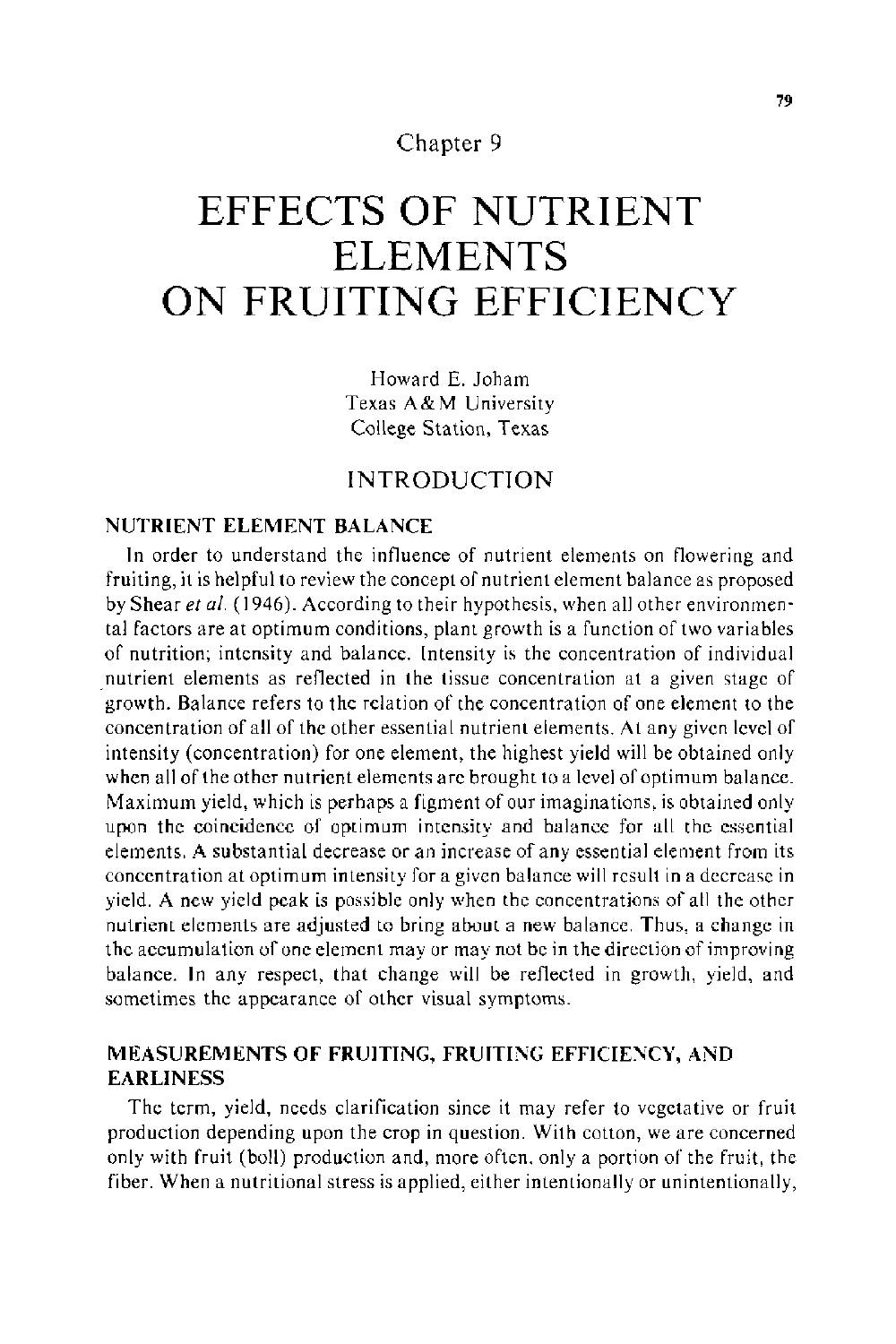the effect of that stress may be measured in vegetative and/or fruiting growth. Through the years, several indices have been developed which provide useful information concerning the efficiency of a cotton plant in supporting a boll load.

Eaton (1945) coined the term, relative fruitfulness, and defined it as the number of green bolls per 100 grams of fresh stem and leaves. He used this ratio as an indication of the efficiency of the cotton plant to support a fruit load. Measurements of relative fruitfulness can be made under field conditions with very simple equipment. When using relative fruitfulness to compare varieties, one needs to be aware of the difference in boll size between varieties. Joham (1955) used the ratio dry weight of bolls to dry weight of stems plus leaves to describe fruiting efficiency and termed this ratio the fruiting index. Fruiting index gives a more reliable comparison between varieties than relative fruitfulness, but is more difficult to measure since the plants must be taken to the laboratory for oven drying before weighing. Fruiting index is similar to harvest index (dry weight of grain/total dry weight of plant) commonly used in cereal crops.

Both indices, relative fruitfulness and fruiting index, are measurements of fruiting efficiency and are related to the ability of the vegetative portion of the cotton plant to support a fruit load. One must be aware that neither relative fruitfulness or fruiting index is a measure of yield. Small and large plants may have the same relative fruitfulness or fruiting index measurements, but the yield of the large plant will be much greater than that of the small plant. Depending upon the treatment, plants of equal size may differ considerably in their relative fruitfulness or fruiting index measurements. In this case, the indices are directly related to yield.

Relative fruitfulness and fruiting index may be characteristics which are primarily under genetic control, but we have ample evidence that environmental factors play major roles in the expression of these characteristics. Variations in light intensity, going from shaded conditions to light saturation, are associated with marked increases in relative fruitfulness of cotton. Increases in temperature, from suboptimal to optimal, promote increases in relative fruitfulness and fruiting index. The role of moisture is much more difficult to evaluate, but we know of effects of moisture stress on flowering and square shedding which in turn would influence the indices of fruiting efficiency (Chapter 7). Thus, light intensity, temperature, and moisture are major environmental factors influencing measurements of fruiting efficiency. Within this framework, the supply of nutrient elements plays an important role in the partition of vegetative and fruiting growth.

By using fruiting index or relative fruitfulness, one is able to examine the association of the nutrient element with vegetative or fruiting growth. When this is done, we find we may classify the essential elements into two broad groups. The first group consists of those elements in which a deficiency of the element causes a decrease in fruiting index or relative fruitfulness. Such nutrient elements seem to play a more direct role in flowering or fruiting. A deficiency of such an element limits fruit production to a greater extent than it does vegetative growth. Ele-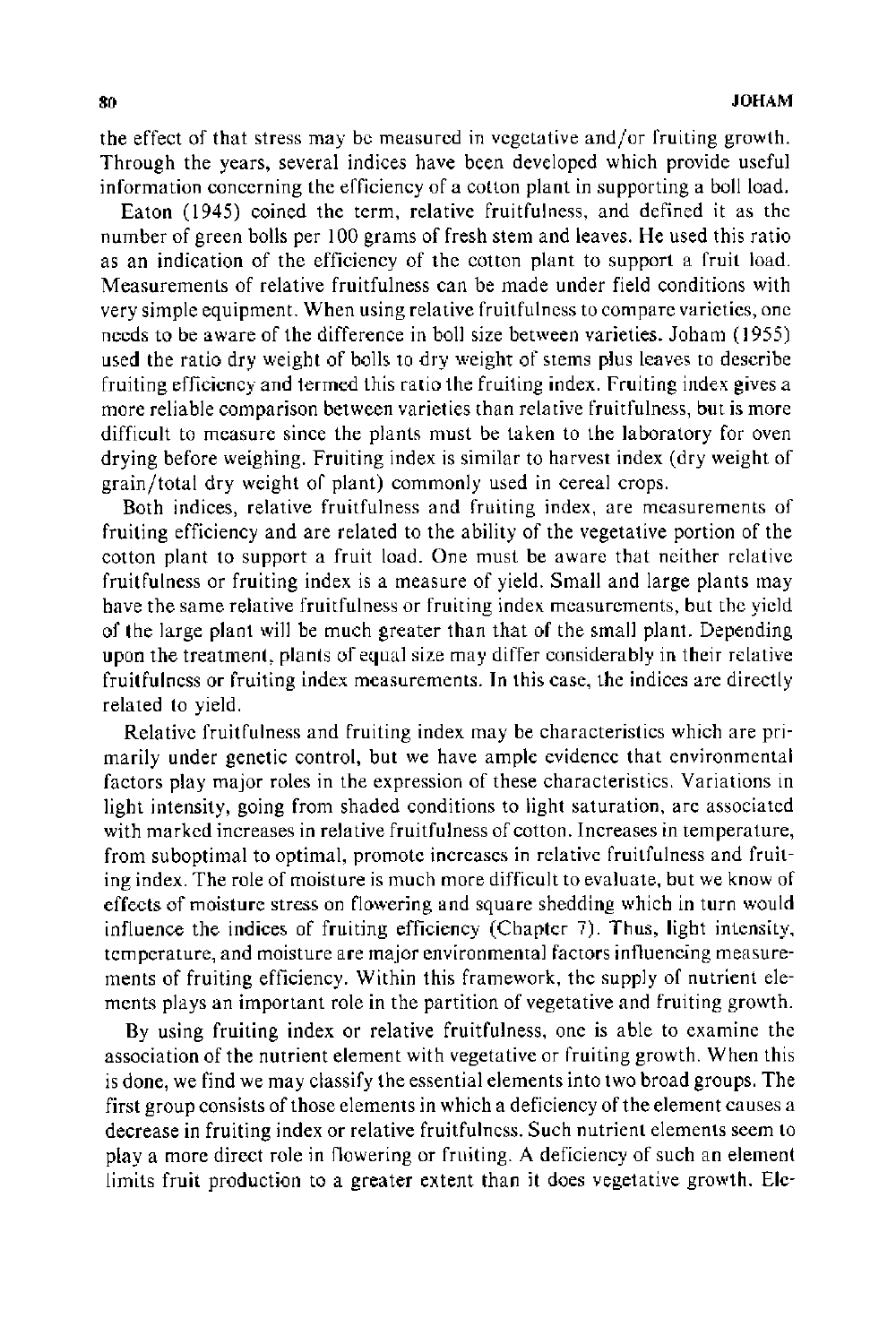### NUTRIENT ELEMENTS 81

ments which fall within the above group are P, K, Ca, Mg, Band possibly Zn. The second group are those elements in which a deficiency has little or no effect on the fruiting index or relative fruitfulness. This is not to say that a deficiency of such an element does not decrease yield, but rather the deficiency restricts vegetative and fruiting growth to an equal extent. This group is comprised of N, S, Mo and Mn.

Within the concept of nutrient element balance, we may study the effect of each nutrient element on vegetative and fruiting growth for that particular nutritional environment we impose on our experiment. With all other elements at what we hope is an optimum balance, we then vary the level of our test element and observe the effects of that treatment on growth and fruiting.

Another important aspect of growth and differentiation is earliness. This term has different meanings depending upon the background of the authors and their use of the term. From a physiological point of view, a measure of earliness should involve the changes from vegetative growth to flower and fruit production. Appearance of first squares, open flowers or nodal position of the first fruiting branch might well be yardsticks of earliness in the physiological sense. From an agronomic point of view, earliness may refer to crop production and be measured by the percent of the crop harvested at first picking and the number of days from planting to first harvest. As the flowering period progresses, there is a tendency for flower production to reach a peak and then decline rapidly and even stop. The point at which flowering stops is referred to as cutout. Determinate cotton varieties have short flowering periods with clearly marked cutout points while indeterminate varieties are apt to continue flowering over much longer periods. Eaton (1955) points out that determinateness may be primarily under genetic control, but it is influenced by environmental factors. Temperature and moisture play major roles in expression of determinateness and in some cases, nutrient supply is of equal importance.

# EFFECTS OF NUTRIENTS ON FLOWERING AND FRUITING

### ELEMENTS AFFECTING THE VEGETATIVE-FRUITING RATIO

Certain nutrient elements have very marked effects on fruiting efficiency, the partition of vegetative and fruiting growth. Changes in the substrate concentration of these elements, especially as their concentrations approach deficient levels, are accompanied by decreases in relative fruitfulness and fruiting index. These elements may or may not have an influence on the various measurements of earliness. Even so, we group these elements together as elements controlling fruiting efficiency.

Phosphorus-A deficiency of phosphorus (P) decreases relative fruitfulness and fruiting index of cotton. In a greenhouse experiment, Ergle and Eaton ( 1957)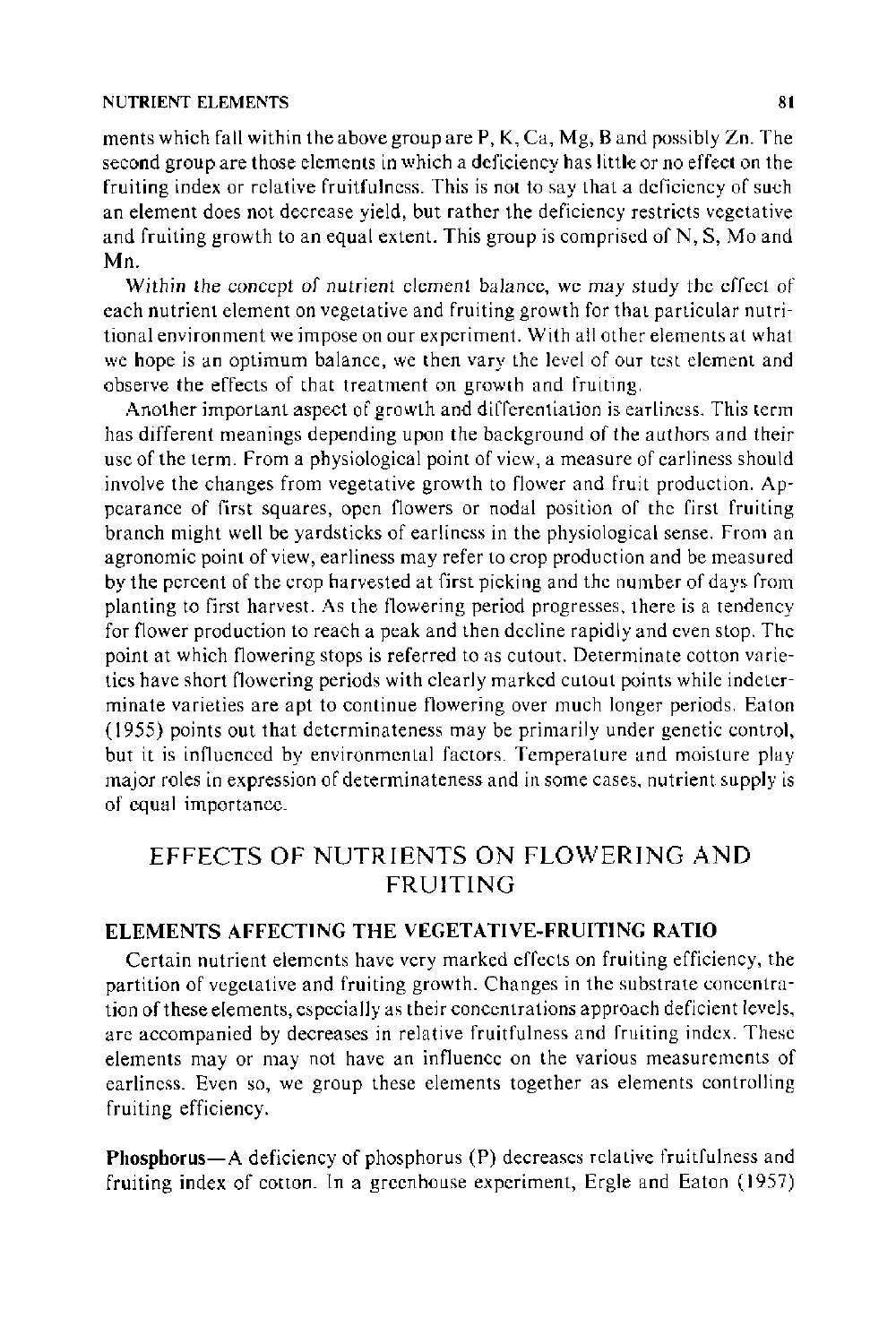varied the P content of nutrient solutions supplied to Empire cotton grown in sand. The nutrient solution designated as low P was supplied I .4 or 7.8 ppm P on alternate days. The high P supply was maintained as 24 ppm throughout the experiment. The low P treatment caused a 97 percent reduction in yield (dry weight of bolls) of 87-day-old cotton plants. Relative fruitfulness was 4.5 and 1.0 for the high and low P treatments, respectively. Sorour (1963) determined the fruiting index of normal and P deficient Deltapine 15 plants at 130 days after planting. The fruiting index, 0.92 for the normal plants, was reduced to 0.25 by P deficiency (Table 1).

Brown and Pope ( 1939) studied the influence of P supply on earliness of cotton. They varied the N, P, and K supplied to cotton in a five year field study. Phosphorus was varied from 0 to 144 pounds  $P_2O_5/a$  cre. Their P treatment had a small effect on yield. The increase from 2061 to only 2268 pounds seed cotton per acre was probably insignificant. Even though P had little effect on yield, increasing P promoted earliness as measured by percent of seed cotton at first picking and percent blooms during the first two weeks of flowering (Table 1).

| P supply<br>(ppm)   | Fresh weight $(g.)$<br>leaves & stems |               | Relative<br>fruitfulness |
|---------------------|---------------------------------------|---------------|--------------------------|
| $14 - 7.8$          | 71                                    | 0.7           | 1.0                      |
| 31.0                | 544                                   | 24.5          | 4.5                      |
|                     | $\overline{Dr}$ y Weight (g.)         |               | Fruiting                 |
|                     | Leaves & stems                        | <b>Bolls</b>  | index                    |
| 3.1                 | 53                                    | 13            | .25                      |
| 31.0                | 107                                   | 98            | .92                      |
| $P_2O_5$ (lbs/acre) | Seed cotton                           | % Seed cotton | % Blooms                 |
|                     | (lbs/acre)                            | first picking | 1st 2 weeks              |
| 0                   | 2061                                  | 48            | 29                       |
| 144                 | 2268                                  | 67            | 40                       |

Table 1. Effect of phosphorus on relative fruitfulness, fruiting index<sup>2</sup> and earliness of cotton.3

<sup>1</sup>Data from Ergle and Eaton (1957).

Data from Sorour (1963).

'Data from Brown and Pope (1939).

**Potassium**—Variations in the potassium  $(K)$  supply of the substrate are associated with marked changes in the fruiting index. In a greenhouse experiment (Joham, 1955) in which cotton plants were grown for 45 days in complete nutrient solution and then for an additional 45 days in nutrient solution with and without K the fruiting index was 0.89 for the plus K treatment as compared to 0.34 for the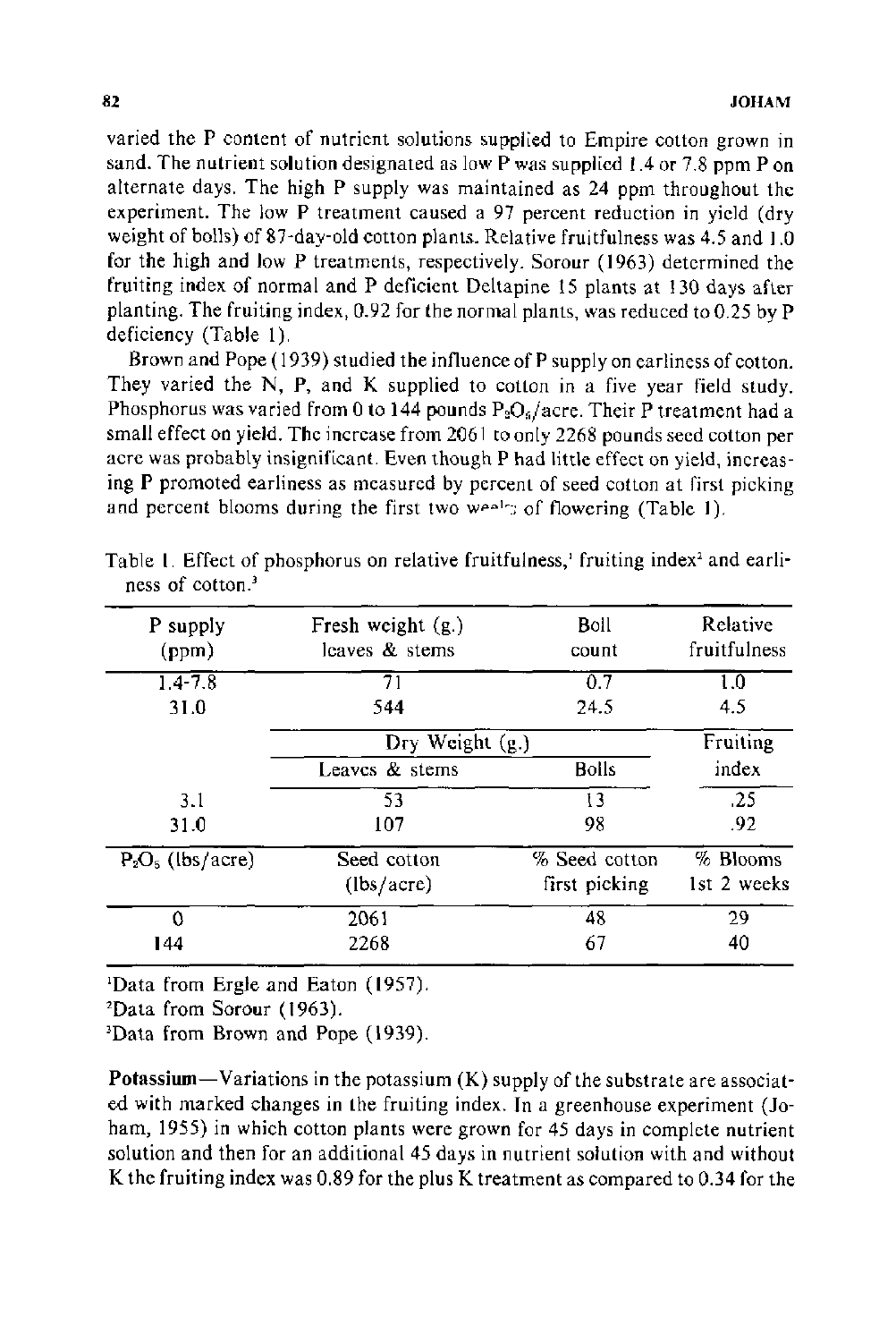#### NUTRIENT ELEMENTS 83

| Nutrient       | Dry weight $(g.)$ | Fruiting      |             |
|----------------|-------------------|---------------|-------------|
| treatment      | Leaves & stems    | Bolls         | index       |
| Control        | 28.7              | 25.4          | -89         |
| -К             | 36.4              | 12.5          | -34         |
| $-K + Na$      | 28.5              | 24.0          | .84         |
| $K$ (lbs/acre) | Seed cotton       | % Seed cotton | % Blooms    |
|                | (lbs/acre)        | first picking | 1st 2 weeks |
| 0              | 1998              | 62            | 33.4        |
| 72             | 2454              | 56            | 33.4        |

| Table 2. Effect of potassium on fruiting index' and earliness <sup>2</sup> of cotton. |  |  |  |  |  |  |  |
|---------------------------------------------------------------------------------------|--|--|--|--|--|--|--|
|---------------------------------------------------------------------------------------|--|--|--|--|--|--|--|

'Data from Joham (1955).

Data from Brown and Pope (1939).

K deficient series (Table 2). The minus K (-K) plants produced considerably more vegetative dry weight than did the plus K plants, but the -K treatment caused a 51 percent reduction in boll load. When considering the influence of K on fruiting, one must be aware of the sodium (Na) content of the nutrient medium. A number of investigators have reported that the addition of Na on K deficient soils increases yield of cotton (Cooper *et a/.,* 1953: Lancaster *et al ..*  1953; Marshall and Sturgis, 1953). Joham (1955) and Joham and Amin (1965) demonstrated the partial substitution of Na for K in the nutrition of cotton under controlled conditions. When Na was added to K-deficient nutrient solution, the fruiting index was increased to a level equal to the control plants (Table 2). It is interesting to note that the -K plants produced more vegetative dry weight than the control or  $-K + Na$  series. Thus, in K deficiency the addition of Na promoted fruiting.

In the field study conducted by Brown and Pope (1939), K did not influence earliness. Even though they obtained a significant  $456$  lbs/acre increase in seed cotton when  $K_2O$  supply was raised from 0 to 72 lbs/acre, there was no difference in the percent seed cotton harvested the first picking nor the percent blooms produced the first two weeks of flowering (Table 2).

**Calcium and** Magnesium-Deficiencies of either calcium (Ca) (Joham, 1955) or magnesium (Mg) (Helmy *et al.*, 1960) decrease relative fruitfulness and fruiting index. In an experiment in which calcium supply was drastically restricted during the flowering period, flowering and fruiting was almost completely stopped and fruiting index fell from 0.89 for the control plants to 0.06 for the -Ca treated plants (Table 3). It is reasonable to ask, if under a different set of circumstances, where the deficiency of Ca was not so severely limiting, would we observe a similar effect on fruiting index?

Calahan ( 1977) varied the calcium content of his nutrient solution and record-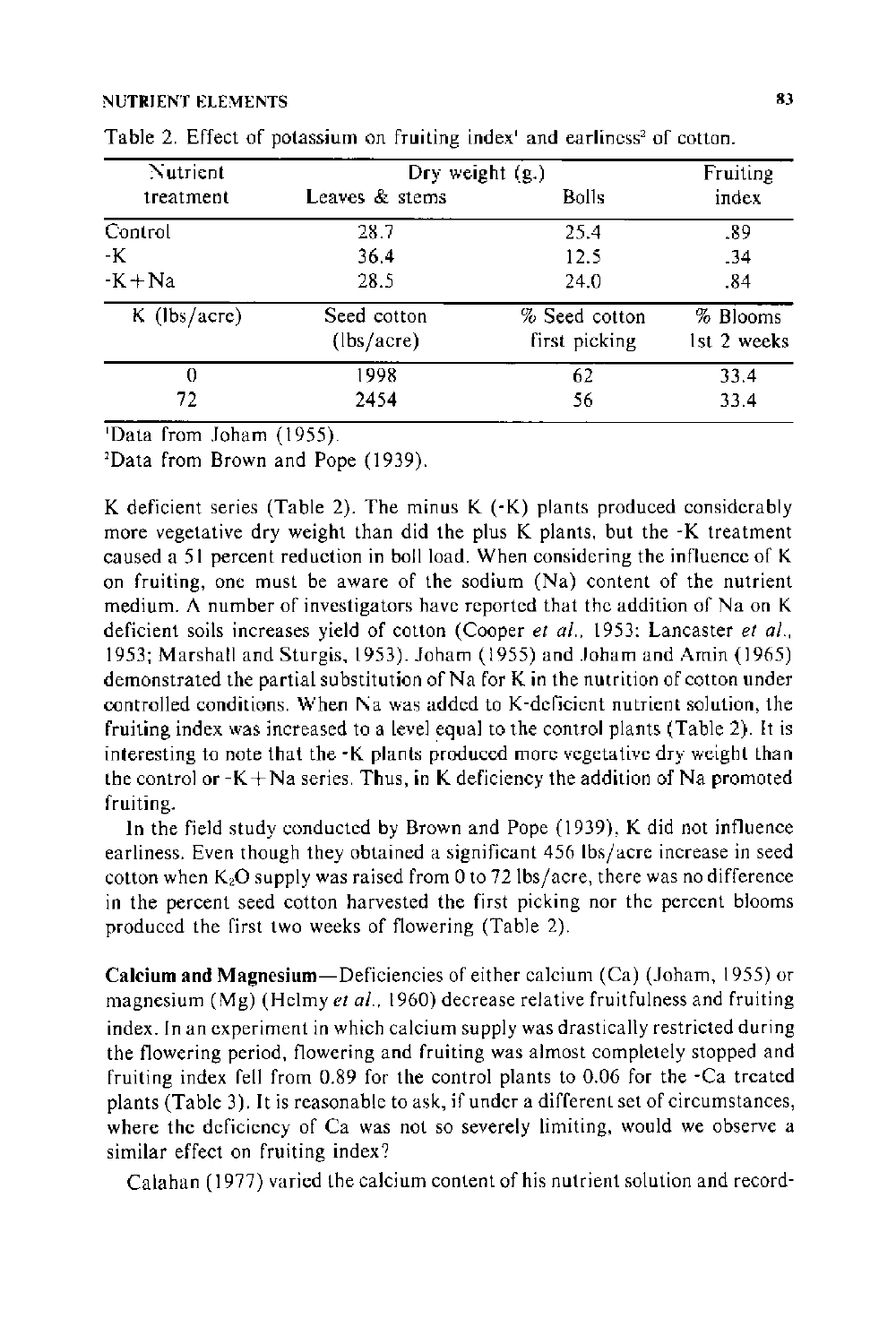ed yield and fruiting index of Deltapine 16 cotton. His lowest Ca level (1 me/L) was sufficient to promote good growth and fruiting. Increasing Ca from 1 to 10  $me/L$  increased yield and fruiting index. With an additional increase in substrate Ca, yield remained essentially constant, but a further increase in fruiting index was recorded. Thus, the effect noted by Joham (1955) was shown (Calahan, 1977) to be valid for the more normal ranges of Ca nutrition. Under Ca deficient conditions, the addition of modest amounts of Na increased the fruiting index.

Helmy *et al.* (1960) found a positive association between substrate Mg levels and both relative fruitfulness and fruiting index of Stoneville Z106 (Table 3). A similar trend was noted in Pima S-1 cotton, but the experiment was not conducted over a sufficient period to collect reliable data from the Egyptian-type cotton. Helmy noted that Mg deficiency delayed flowering of the Pima S-1 plants. His data show that the control plants started flowering 55-58 days after planting while the first flowers were noted on the Mg deficient plants some 20 days later. There is good evidence that Ca and Mg are active in controlling the vegetativefruiting growth ratio, but we do not have sufficient data on either element to firmly establish their relationships to earliness.

| Ca level             | Dry weight (g.)          | Fruiting          |       |  |
|----------------------|--------------------------|-------------------|-------|--|
|                      | Stems & leaves           | <b>Bolls</b>      | index |  |
| Control              | $\overline{28.6}$        | 25.4              | .89   |  |
| -Ca                  | 23.2                     | 1.1               | .06   |  |
| $-Ca + Na$           | 24.9                     | 10.3              | .41   |  |
| Relative Mg<br>level | Relative<br>fruitfulness | Fruiting<br>index |       |  |
|                      | 3.2                      | .40               |       |  |
| 1/4                  | 2.7                      | .28               |       |  |
| 1/16                 | 1.9                      | .26               |       |  |
| 1/64                 | 1.8                      | .18               |       |  |

Table 3. The influence of calcium' and magnesium<sup>2</sup> on relative fruitfulness and fruiting index of cotton.

1 Data from Joham (1955).

<sup>2</sup>Data from Helmy *et al.* (1960).

Micro Nutrients Boron and Zinc-Eaton (1932, 1944) grew Acala cotton plants in gravel supplied with nutrient solutions. He varied the boron (B) content of the solutions from a trace  $(<$  .5ppm) to 25 ppm and measured growth and fruit production. From his data, it is possible to calculate both relative fruitfulness and fruiting index. Yield increased with increasing B to 10 ppm then decreased as B was raised to 25 ppm (Table 4). Both relative fruitfulness and fruiting index increased sharply when B was raised from a "trace" to 1 ppm. Further increases in B caused a small rise in the relative fruitfulness with the highest reading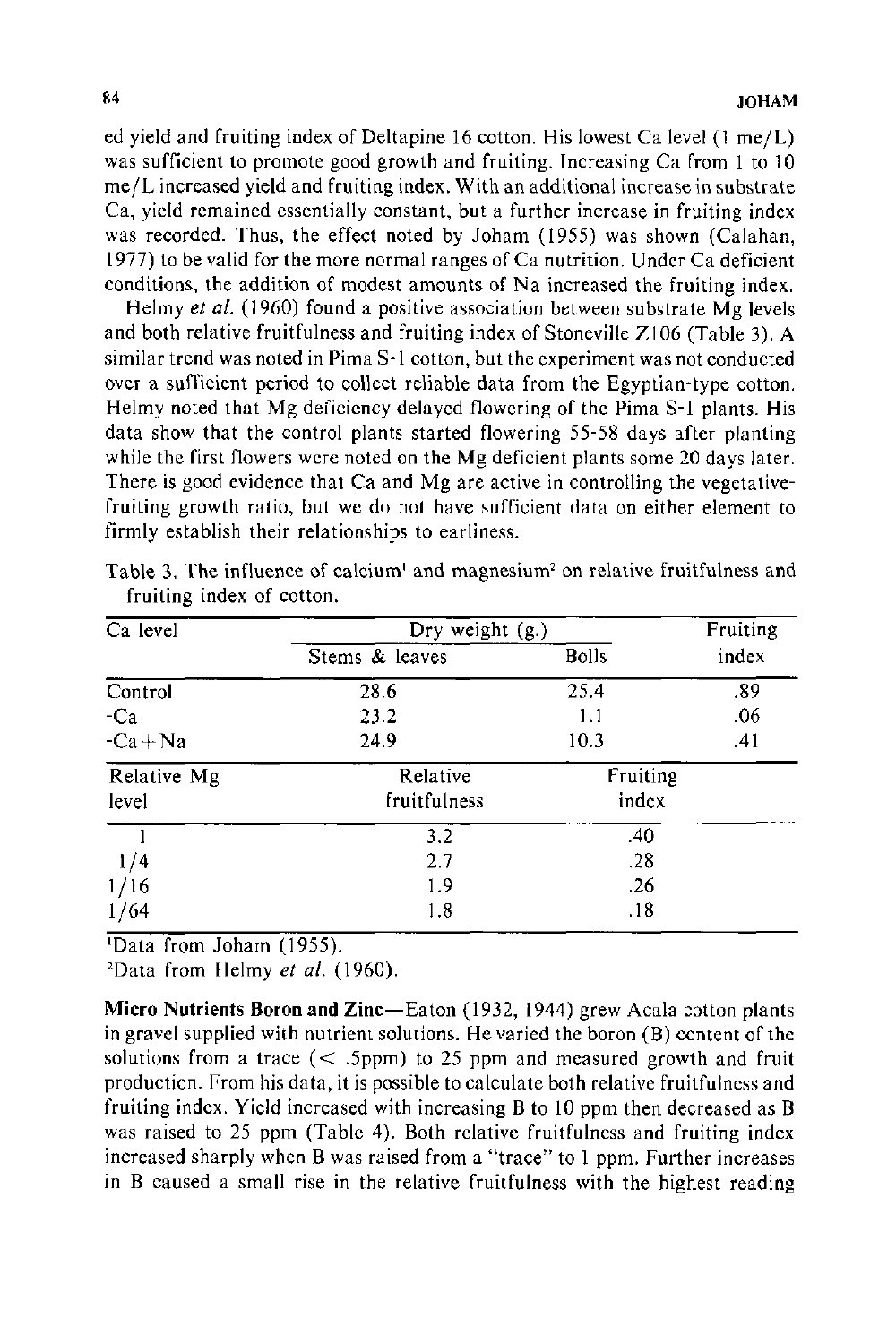#### NUTRIENT ELEMENTS 85

| Boron | $Dry$ weight $(g/plant)$ |              | Relative     | Fruiting | % Open |
|-------|--------------------------|--------------|--------------|----------|--------|
| ppm   | Stems & leaves           | <b>Bolls</b> | fruitfulness | index    | bolls  |
| Trace | 47.0                     | 4.0          | 1.6          | .09      |        |
|       | 78.3                     | 373          | 5.4          | .48      | 25     |
| 5     | 108.5                    | 39.5         | 5.8          | .36      | 13     |
| 10    | 136.5                    | 56.5         | 6.2          | .41      | 12     |
| 15    | 78.8                     | 31.0         | 6.7          | .39      | 13     |
| 25    | 93.3                     | 37.5         | 4.6          | .40      | 21     |

| Table 4. Growth and fruiting of cotton as influenced by boron'. |  |  |  |  |
|-----------------------------------------------------------------|--|--|--|--|
|-----------------------------------------------------------------|--|--|--|--|

'Data From Eaton (1932, 1944).

coming at the 15 ppm B level, a point which was just past the point of maximum yield in Eaton's experiment. No consistent trend was noted in fruiting index when B was increased above the I ppm level. Thus, in the deficiency range, a "trace" to I ppm, B played a major role in the partition of vegetative and fruiting growth.

Eaton ( 1932) implied that B plays an important role in earliness. From his data we can calculate the percent of mature crop at harvest (about 150 days). Plants grown in the "trace" treatment had only green bolls at harvest while 25 percent of the crop was mature on plants treated with I ppm B (Table 4). Eaton's comment that the "plants in the '0' bed shed most of their floral buds and bolls ... no bolls set previous to October were retained" supports the data on percent mature crop. In a field test, Anderson and Boswell (1968) applied Bat the rates of 0.0, 0.45, and 0.89 kg/ha as a side dressing to cotton. Over a three year period the 0.45 kg/ha rate of B caused a 7.3 percent increase in cotton harvest at the first picking. Thus, we do have some information supporting a relationship between B and earliness of cotton.

In controlled experiments involving variations in zinc  $(Zn)$  supply and mini-

| Zп  |                                     | 15C                      |                                     | 19C                      |                                     | 23C               |  |
|-----|-------------------------------------|--------------------------|-------------------------------------|--------------------------|-------------------------------------|-------------------|--|
| ppm | Dry wt.<br>(g.)<br>bolls/<br>plants | Fruiting<br>index        | Dry wt.<br>(g.)<br>bolls/<br>plants | Fruiting<br>index        | Dry wt.<br>(g.)<br>bolls/<br>plants | Fruiting<br>index |  |
|     | 49.9                                | .35                      | 90.0                                | .70                      | 115.8                               | .69               |  |
| 5   | 62.1                                | .46                      | 115.6                               | .88                      |                                     |                   |  |
| 25  | 82.7                                | .71                      | 111.3                               | .96                      | 109.4                               | .73               |  |
| 75  |                                     | $\overline{\phantom{0}}$ |                                     | $\overline{\phantom{a}}$ | 106.0                               | .75               |  |
| 125 | 47                                  | .17                      | 6.4                                 | .24                      |                                     |                   |  |

Table 5. The effects of zinc supply and early season temperature control on yield and fruiting index of cotton'.

'Data from Joham and Rowe (1975).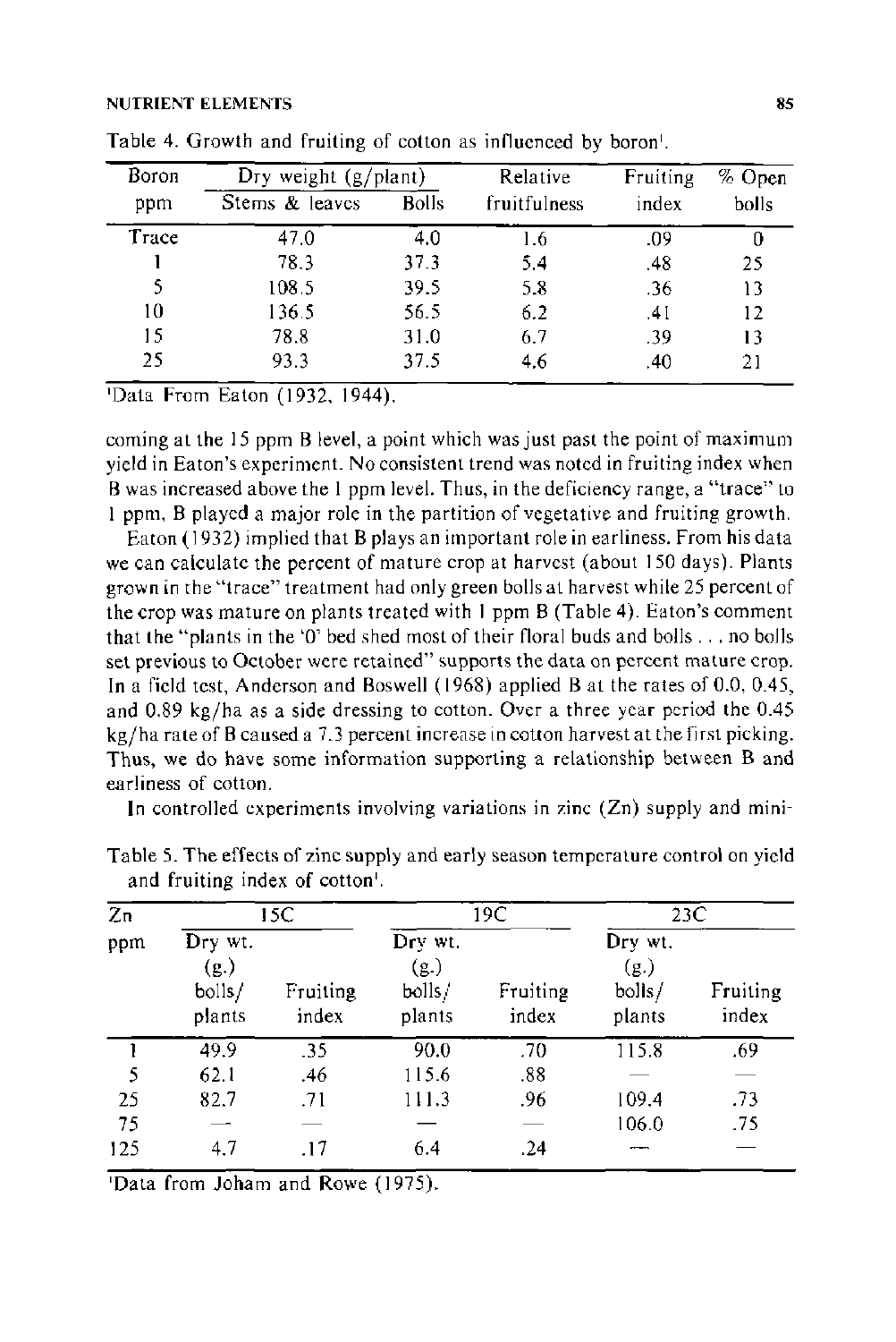mum temperature, Joham and Rowe (1975) noted that the Zn treatments had a marked influence on the partitioning of vegetative and fruiting growth, and this relationship was influenced by temperature. With a 15C early season minimum temperature, increasing substrate Zn from 1 to 25 ppm was associated with an increase in fruiting index (Table 5). When the minimum temperature was raised to 23C, the effect of Zn on fruiting index was eliminated. In the above experiment increasing substrate Zn to the 25 ppm level increased yield at the two lower temperatures, but there was no effect on earliness as measured by appearance of first flowers. When Zn was raised to a toxic level, yield was reduced and flowering was delayed. Increasing Zn levels and temperature influenced flowering, causing a shift from an indeterminate to a more determinate flowering pattern. It is reasonable to assume that severe deficiencies of Zn would delay flowering and fruiting, and such has been reported by Brown and Wilson (1952). In a critical study of the Zn nutrition of several species of cotton, the above authors reported that Zn deficient *G. barbadense* plants did not produce any squares and *G. hirsutum* and *G. arboreum* plants produced only a few squares, all of which shed at or during anthesis.

At this point, one may speculate as to the association of the above nutrient elements (P, K, Ca, Mg, B, Zn) in control of vegetative-fruiting growth. Eaton ( 1955) stated that the notable effect of Bon controlling relative fruitfulness was understandable due to the role of Bin control of carbohydrate translocation. We now know that Ca (Joham, 1957, 1974; Joham and Johanson, 1973) K (Ashley and Goodson, 1972), and Mg (Helmy *et a!.,* 1960) function in the control of carbohydrate translocation. With deficiencies of each of these elements, carbohydrate movement from the leaves of cotton plants is restricted both in rate and distance moved. Such a restricted flow of carbohydrates could have an influence on the number and size of the bolls formed. Even so, this leaves unanswered the question as to why a deficiency of these elements causes a greater reduction in fruiting than in vegetative growth. Curtailment of carbohydrate flow out of the leaves should and does cause a decrease in vegetative growth. Perhaps the answer lies in a proximity of the growing points to the leaves and in the relative polarity of carbohydrate movement to the vegetative or fruiting points. Phosphorus and Zn have not been shown to control carbohydrate translocation in cotton, yet, they exert profound effects on the indices of fruiting. The effects of P are similar to those of light and temperature in promoting fruiting and earliness, and these effects may be mediated through the well-known association of P in energy reactions. Auxin may inhibit or stimulate flowering depending upon its concentration in the plant. Thus, the effect of Zn on the partition of vegetative-fruiting growth may be brought about by the requirement of Zn for tryptophan synthesis (Tsui, 1948) and the role of Zn in maintaining auxin in an active state (Skoog, 1940).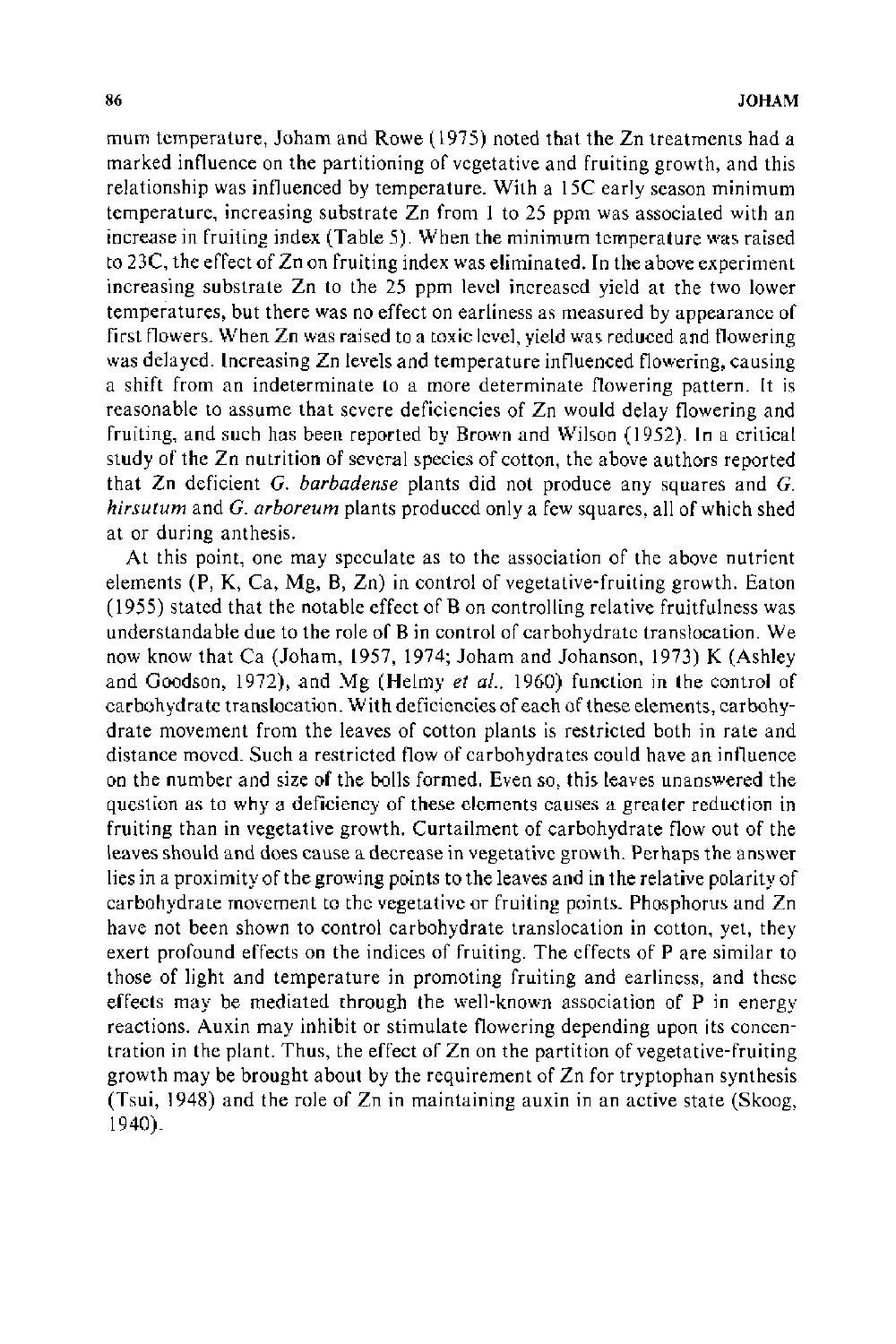# ELEMENTS NOT AFFECTING FRUITING INDICES

Nitrogen-Eaton and Rigler (1945) studied the influence of nitrogen  $(N)$  levels on growth and fruiting of Stoneville 2B cotton. The range of nitrogen varied from a deficient to an excessive level (Table 6). Even though they obtained an excellent

| Nitrogen |                | Fresh wt. $(g.)$ |              | Fruiting |
|----------|----------------|------------------|--------------|----------|
| Me/L     | Stems & leaves | Bolls            | fruitfulness | index    |
|          | 107            | 170              | 1.59         | 6.8      |
|          | 382            | 458              | 1.20         | 6.4      |
| -16      | 367            | 468              | 1.28         | 6.4      |
| 64       | 252            | 370              | 1.47         | 7.6      |

Table 6. The influence of nitrogen treatment on growth and fruiting of cotton'.

'Data from Eaton and Rigler (1945).

curvilinear yield response, fruiting index and relative fruitfulness remained essentially constant over the entire range of nitrogen levels studied. In a later article, Eaton ( 1955) noted that "Both the low and high nitrate levels depressed growth and increased relative fruitfulness". An examination of his data indicates that the changes in relative fruitfulness associated with nitrogen level were small, and in all probability, they were not significant. The results of Eaton and Rigler ( 1945) agree with those presented earlier by Wadleigh ( 1944); thus, we have ample evidence indicating that nitrogen deficiency reduces vegetative and fruiting growth to the same extent (see Chapter 10).

There seems to be a general misconception that increasing nitrogen levels causes a delay in fruiting and an increase in the vegetative character of the plant. No such effect was observed by either Eaton and Rigler ( 1945) or Wadleigh (I 944 ). In their field study, Brown and Pope ( 1939) increased the yield of seed cotton from  $1662$  lbs/acre for the zero N plots to 2292 lbs/acre for plots receiving  $48$  lbs  $N/a$  cre. There was no change in earliness as measured by percent seed cotton harvested at first picking and percent blooms the first two weeks of flowering. The above observations were supported by the data of Perkins and Douglas {1965). Wadleigh (1944) recorded flowering as influenced by a wide range in N treatment. Regardless of N treatment, all plants started flowering on about the same date. Nitrogen had a marked influence on the termination of flowering; thus, nitrogen deficient plants exhibited a very determinate flowering pattern. High nitrogen treated plants flowered over a much longer period and produced a flowering pattern characteristic of indeterminate cotton.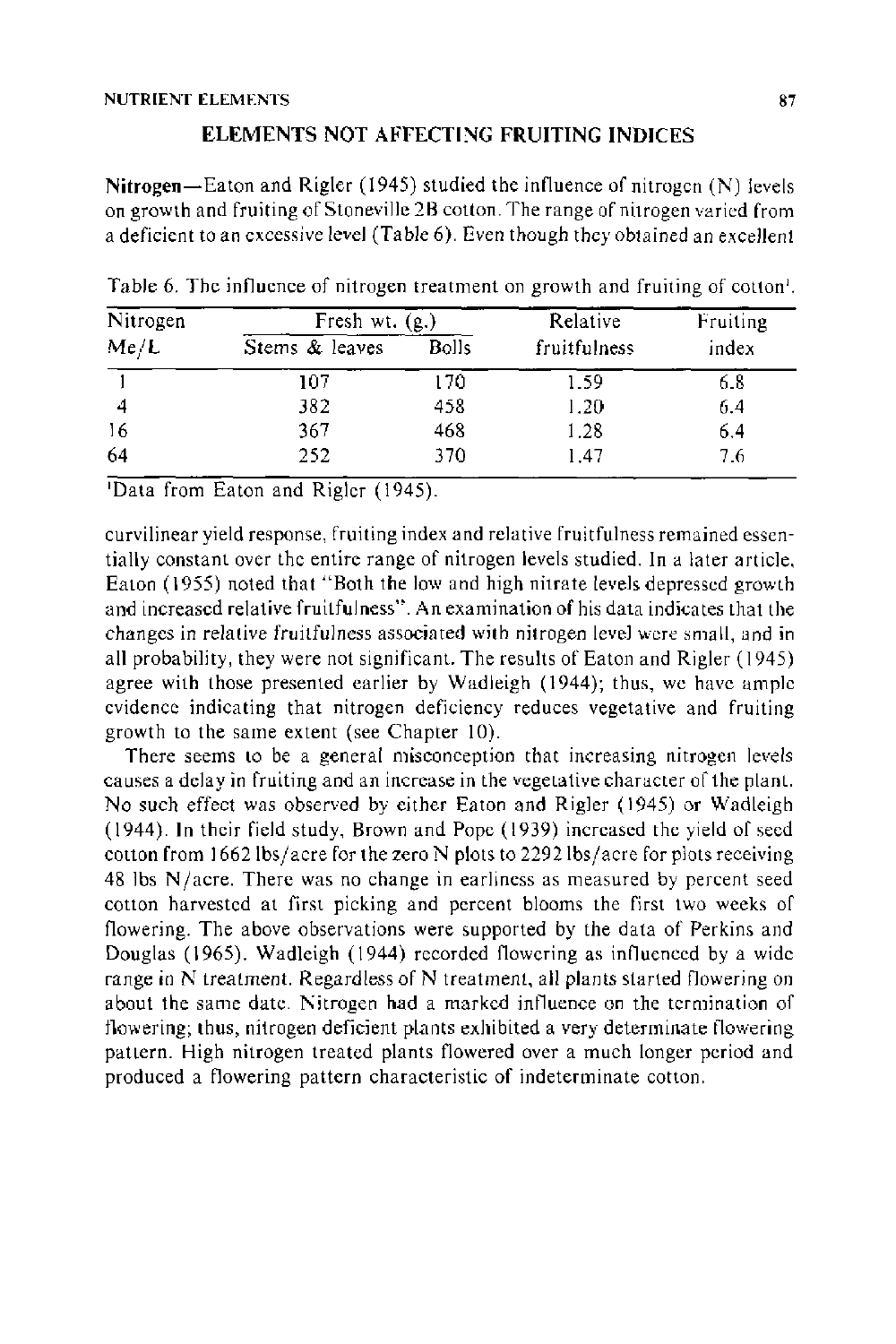**Sulfur-**Ergle and Eaton (1951) varied the sulfur (S) content of nutrient solutions supplied to Stoneville 2B cotton grown in the greenhouse. Increasing sulfur had no effect on relative fruitfulness. Growth and yield increased with each increment of substrate sulfur but the partition between vegetative and fruit production remained nearly constant.

Manganese-Joham and Amin (1967) studied the influence of a wide range of manganese (Mn) concentrations on the growth and fruiting of cotton (Table 7). Fruiting index remained essentially constant when Mn was increased from 1 to 27 ppm. Although yield (dry weight bolls) decreased over the same Mn range, the difference was small and not significant. When substrate Mn was increased to 81 ppm, an obviously toxic level, there were sharp reductions in growth, yield, and fruiting index. Taylor ( 1965) extended the observation on Mn into the deficiency range. With concentrations of Mn in nutrient solutions of 0.005 and 0.5 ppm, he obtained a 10-fold increase in yield while the fruiting index measured 0.50 and 0.51 respectively. Below 0.005 ppm the plants did not survive.

Joham and Amin (1967) reported that increasing Mn from 1 to 27 ppm increased earliness. The 27 ppm plants produced one flower per plant four and nine days earlier than the 9 ppm or the 3 ppm and 1 ppm plants, respectively. Anderson and Boswell ( 1968) obtained field data which support the observations on the effect of Mn in promoting earliness. In their study, Mn applied at 2.23 Kg/ha gave a 22.2 percent increase in cotton harvested at the first picking.

| Manganese | Dry weight (g.) | Fruiting     |       |  |
|-----------|-----------------|--------------|-------|--|
| ppm       | Stems & leaves  | <b>Bolls</b> | index |  |
|           | 51.4            | 30.0         | .58   |  |
|           | 60.3            | 27.1         | .44   |  |
| 9         | 45.6            | 26.6         | .58   |  |
| 27        | 49.2            | 23.3         | .47   |  |
| 81        | 7.1             | 0,7          | .10   |  |

Table 7. Growth and fruiting of cotton as influenced by manganese<sup>1</sup>.

1 Data from Joham and Amin (1967).

Molybdenum-Although the evidence is not complete concerning the influence of molybdenum (Mo) on the partition of vegetative and fruiting growth in cotton, it seems likely that wide variations in Mo supply do not affect fruiting index. In a greenhouse experiment employing complete nutrient solutions, Joham (1952) supplied Mo at rates varying from 0 to 35 ppm to cotton plants grown in sand. Since the salts employed in his experiment were not purified, the 0 treatment actually contained about 1 ppm Mo, which was sufficient to promote good growth and fruiting. The 35 ppm Mo treatment approached a toxic level and caused a 22 percent reduction in growth. In a later experiment Amin and Joham (1960)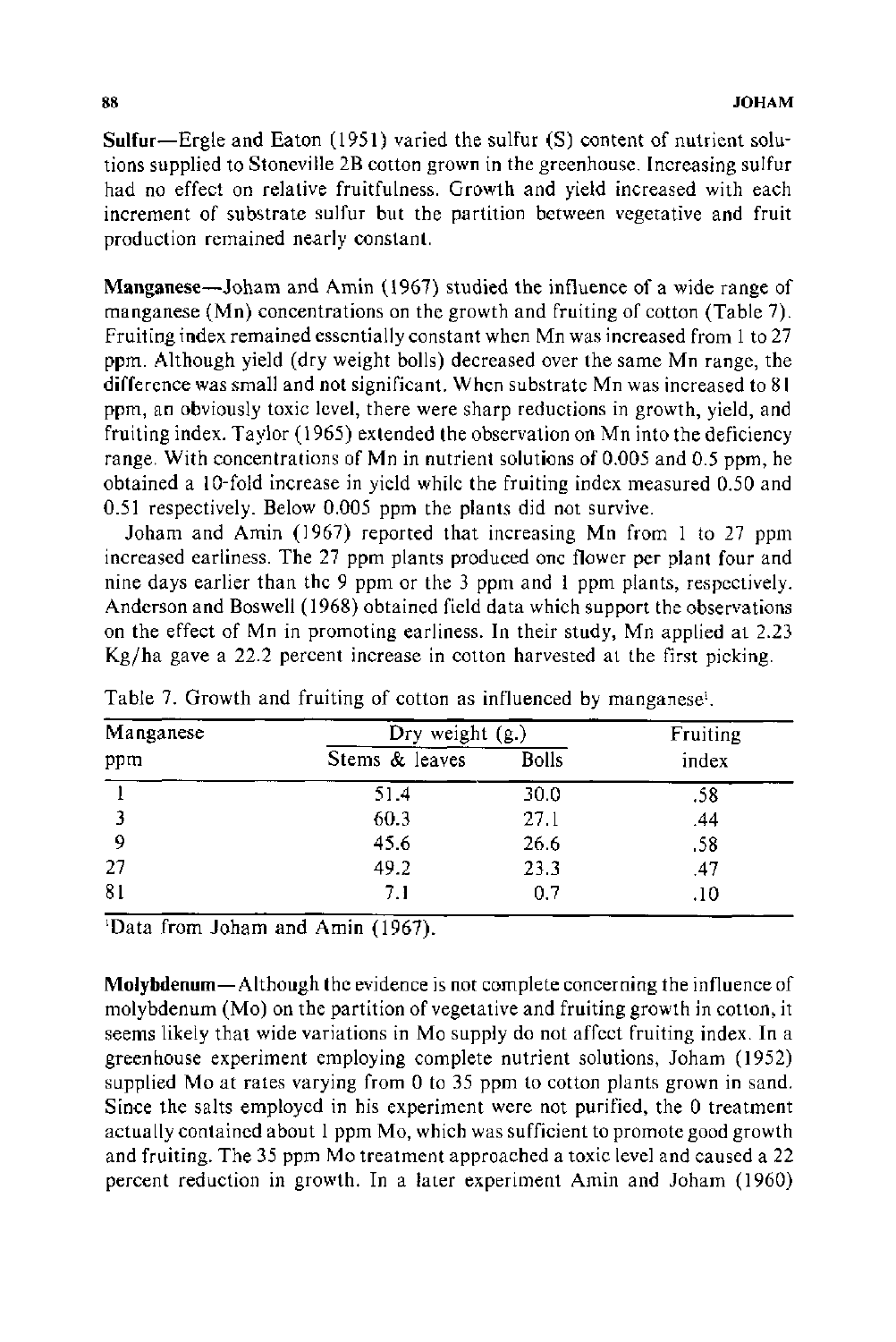extended their observations into the Mo deficiency range. Using highly purified salts, they grew cotton plants in nutrient solutions containing  $\langle 1.5 \text{ pbb} \rangle$  Mo. The low Mo supply caused a 20 percent reduction in seed cotton yield. Thus, in experiments in which the Mo supply was varied from mild deficient to near toxic levels, the fruiting index of cotton remained neariy constant (Table 8).

| Mo                                   | Dry weight (g.) |              | Fruiting |
|--------------------------------------|-----------------|--------------|----------|
| supply                               | Stems & leaves  | <b>Bolls</b> | index    |
| Hydroponics experiment <sup>1</sup>  |                 |              |          |
| $<1.5$ ppb                           | 45.1            | 21.9         | .49      |
| $1.0$ ppm                            | 52.5            | 27.3         | $-52$    |
| Sand culture experiment <sup>2</sup> |                 |              |          |
| $0$ ppm                              | 83.2            | 41.5         | .50      |
| -5                                   | 77.1            | 42.5         | -55      |
| 15                                   | 83.3            | 43.1         | .52      |
| 25                                   | 71.5            | 35.5         | .49      |
| 35                                   | 62.7            | 34.6         | .55      |

Table 8. Growth and fruiting of cotton as influenced by substrate molybdenum level.

'Data from Amin and Joham (1960).

'Data from Joham (1952).

# SUMMARY

In this paper we have covered the influence of most of the nutrient elements on the partition of vegetative and fruiting growth. Two indicators of plant efficiency in relation to the vegetative-fruiting partition were presented and discussed. Fruiting index and relative fruitfulness are measurements of the relationship between vegetative and fruiting growth. Certain nutrient elements (P, K, Ca, Mg, B, Zn) have marked effects on the indices of fruiting efficiency. Increases in the substrate level of the above elements, going from deficient to near toxic levels, cause corresponding increases in fruiting index or relative fruitfulness. It is interesting to note that four of the above elements  $(K, Ca, Mg, and B)$  have been closely implicated with translocation of carbohydrates and that deficiencies of these elements cause carbohydrates to accumulate in the leaves. Other nutrient elements (N, S, Mn, Mo) seem to have little or no influence on the partition of vegetative and fruiting growth. For example, a deficiency of N causes a reduction in both vegetative and fruiting growth, and as a result the fruiting index or relative fruitfulness remains unchanged.